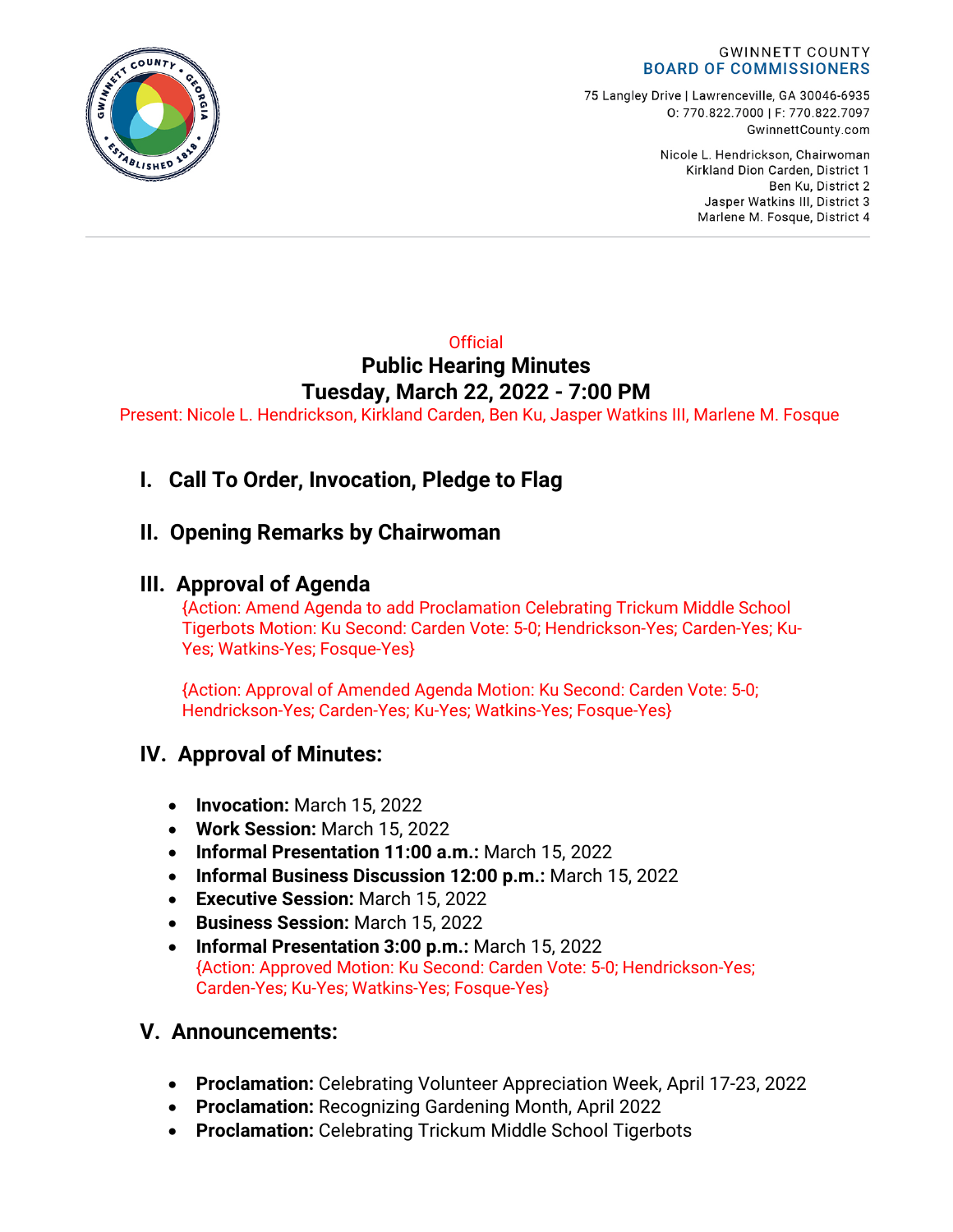## **VI. Public Hearing - Old Business**

#### **1. Planning & Development/Susan Canon**

**2022-0044 CIC2022-00001**, Applicant: 6590 Sugarloaf Investments, LLC, c/o Andersen, Tate & Carr, P.C., Owner: Blue Panther Development, LLC., Tax Parcel No. R7122 185; 6590 Sugarloaf Parkway; Change in Conditions of Zoning for Property Zoned C-2, 1.63 acres, District 1/Carden (Tabled on 3/22/2022) (Tabled to 4/26/2022) (Public hearing was not held) [Planning Department Recommendation: Deny] [Planning Commission Recommendation: Tabled - Date: 4/11/2022] {Action: Tabled Motion: Carden Second: Ku Vote: 5-0; Hendrickson-Yes; Carden-Yes; Ku-Yes; Watkins-Yes; Fosque-Yes}

**2022-0138 CIC2022-00002**, Applicant: Thomas Eye Medical Properties, LLC c/o Andersen, Tate & Carr, P.C.; Owner: Overlook at Huntcrest, LLC; Tax Parcel No. R7155 518; 1465 Satellite Boulevard; Change in Conditions of Zoning for Property Zoned MU-R; 3.56 acres; District 1/Carden (Tabled on 3/22/2022) (Tabled to 4/26/2022) (Public hearing was held) [Planning Department Recommendation: Deny] [Planning Commission Recommendation: Deny] {Action: Tabled Motion: Carden Second: Ku Vote: 5-0; Hendrickson-Yes; Carden-Yes; Ku-Yes; Watkins-Yes; Fosque-Yes}

**2021-1624** (Formerly GCID 20211158) **RZC2021-00021**, Applicant: Reside Partners, LLC c/o Andersen, Tate & Carr, P.C., Owners: Mansour Properties, LLC, Lifestyle Family, LP, John W. Bailey, Rubin Lansky, et. al., and The Lansky Partnership, LP; Rezoning of Tax Parcel Nos. R7146 050, 031, 001, and 007; 1213 Laurel Crossing Parkway, 2620 Mall of Georgia Boulevard, 2900 Buford Drive, and 2900 Block of Buford Drive; C-2 and RA-200 to MU-R for a Mixed-Use Development; 18.19 acres. District 4/Fosque [Planning Department Recommendation: Approve with Conditions] [Planning Commission Recommendation: Approve with Conditions] {Action: Approved with Change Motion: Fosque Second: Ku Vote: 5-0; Hendrickson-Yes; Carden-Yes; Ku-Yes; Watkins-Yes; Fosque-Yes}

**2021-1646** (Formerly GCID 20211461) **RZC2021-00025**, Applicant: JLB Partners, LLC, Owner: Executive Committee-Baptist Convention; Rezoning of Tax Parcel No. R7122 005; 6405 Sugarloaf Parkway; R-100, O-I, and C-2 to MU-R for a Mixed-Use Development; 40.45 acres. District 1/Carden (Tabled on 3/22/2022) (Tabled to 4/26/2022) (Public hearing was not held) [Planning Department Recommendation: Deny] [Planning Commission Recommendation: Tabled - Date: 4/11/2022] {Action: Tabled Motion: Carden Second: Ku Vote: 5-0; Hendrickson-Yes; Carden-Yes; Ku-Yes; Watkins-Yes; Fosque-Yes}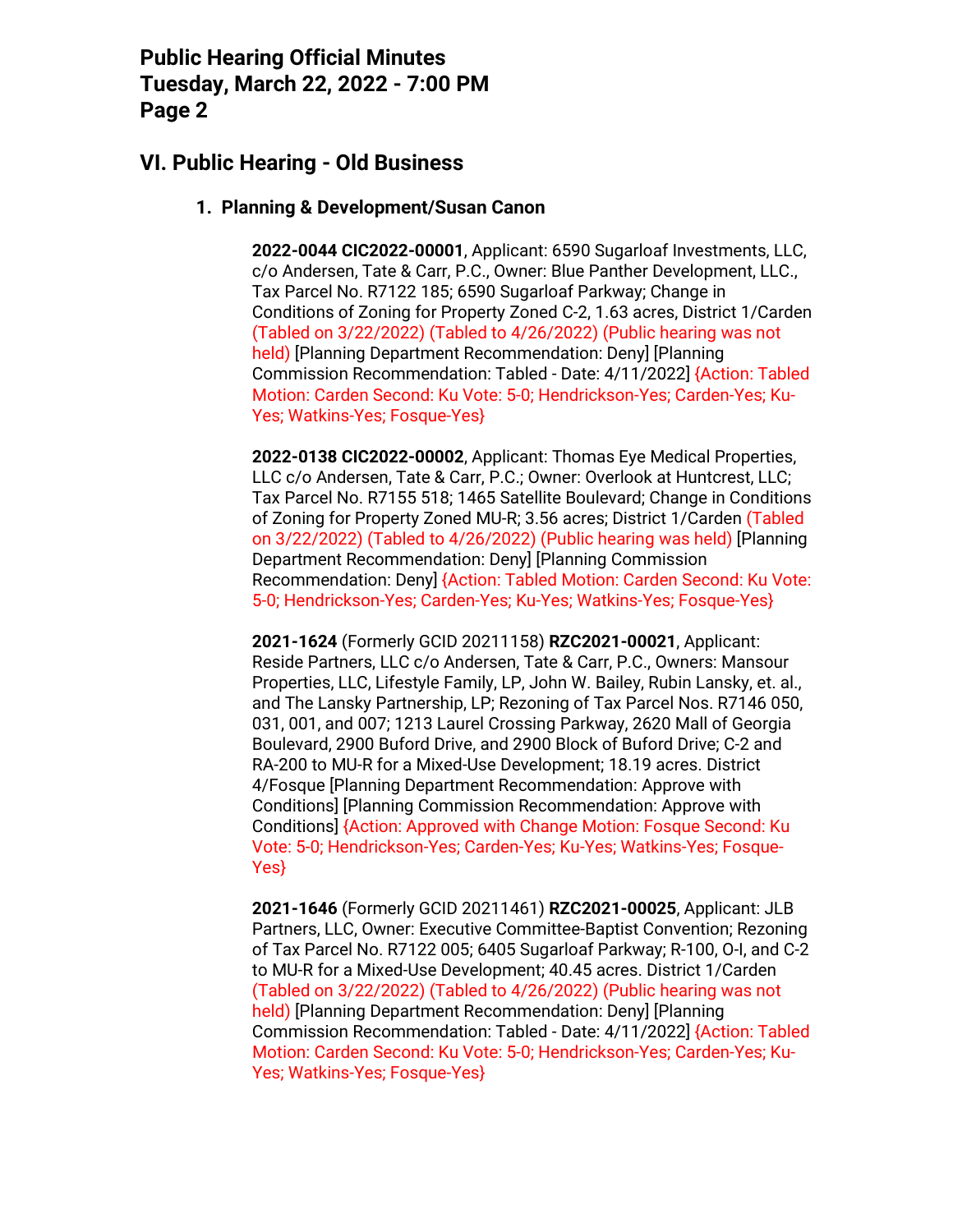## **VI. Public Hearing - Old Business**

#### **1. Planning & Development/Susan Canon**

**2022-0146 RZC2022-00005**, Applicant: Ruby Lee; Owners: Lynda Li Trust and Shen Tsou-Han; Rezoning of Tax Parcel Nos. R5016 022, 023, and 068; 2871 and 2885 Lawrenceville Highway; C-2 and R-75 to MU-C for a Mixed-Use Development; 10.68 acres; District 4/Fosque [Planning Department Recommendation: Deny] [Planning Commission Recommendation: Approve with Conditions] {Action: Approved with Change Motion: Fosque Second: Watkins Vote: 5-0; Hendrickson-Yes; Carden-Yes; Ku-Yes; Watkins-Yes; Fosque-Yes}

**2022-0152 RZM2022-00003**, Applicant: Fall Leaf Residential, LLC c/o Andersen, Tate & Carr, P.C.; Owners: Paul and Deborah O'Shield; Rezoning of Tax Parcel No. R3001 050; 2978 Hog Mountain Road; RA-200 to R-TH for Townhouses; 6.5 acres; District 3/Watkins (Tabled on 3/22/2022) (Tabled to 4/26/2022) (Public hearing was not held) [Planning Department Recommendation: Approve with Conditions As R-75] [Planning Commission Recommendation: Tabled - Date: 4/11/2022] {Action: Tabled Motion: Watkins Second: Fosque Vote: 5-0; Hendrickson-Yes; Carden-Yes; Ku-Yes; Watkins-Yes; Fosque-Yes}

**2022-0153 RZM2022-00005**, Applicant: Shelton McNally Real Estate Partners, LLC c/o Andersen, Tate & Carr, P.C.; Owner: Ingles Markets, Inc.; Rezoning of Tax Parcel No. R6040 158; 5100 Annistown Road; C-2 to R-TH for Townhouses; 19.31 acres; District 3/Watkins [Planning Department Recommendation: Approve with Conditions] [Planning Commission Recommendation: Deny w/out Prejudice] {Action: Denied without Prejudice Motion: Watkins Second: Fosque Vote: 5-0; Hendrickson-Yes; Carden-Yes; Ku-Yes; Watkins-Yes; Fosque-Yes}

**2022-0142 RZR2022-00007**, Applicants: Stephen and Elaine Sulser; Owners: Stephen and Elaine Sulser; Rezoning of Tax Parcel No. R5188 075; 2981 Berry Road; R-100 to RA-200 for an Equestrian Facility; 2.5 acres; District 3/Watkins [Planning Department Recommendation: Deny] [Planning Commission Recommendation: Deny] {Action: Approved with Change Motion: Watkins Second: Ku Vote: 5-0; Hendrickson-Yes; Carden-Yes; Ku-Yes; Watkins-Yes; Fosque-Yes}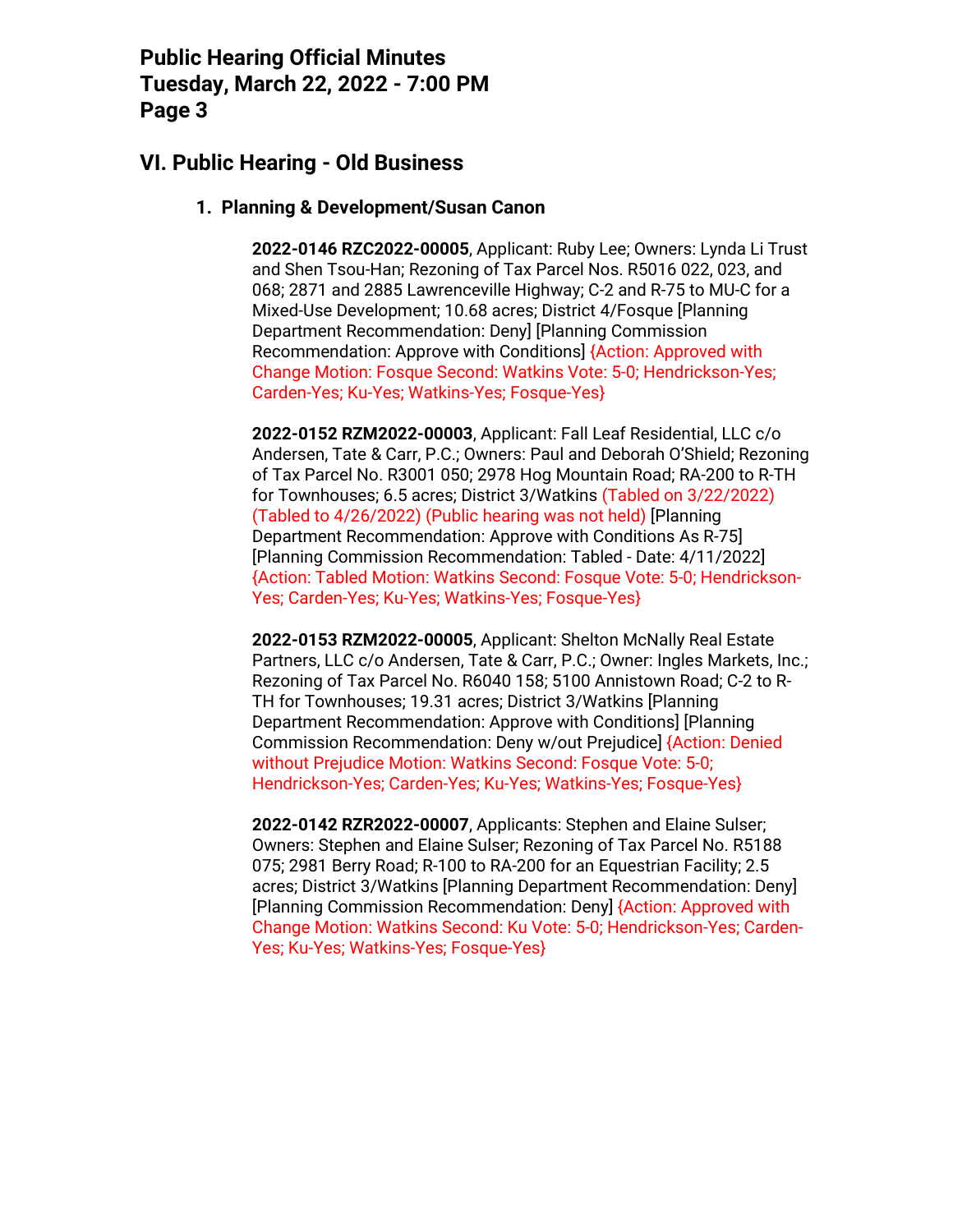## **VII. Public Hearing - New Business**

#### **1. Support Services/Angelia Parham**

**2022-0311 Approval/authorization** for the Chairwoman to execute any and all documents necessary to abandon 1,784 square feet of right of way formerly used as a public road known as Atkinson Road located in Land Lot 43 of the 7th Land District, Lawrenceville, in accordance with O.C.G.A. § 32-7-2, and to exchange it for 1,784 square feet of real property located at 5390 Sugarloaf Parkway, Lawrenceville, in accordance with O.C.G.A. § 36-9-3. Subject to approval as to form by the Law Department. (Staff Recommendation: Approval) {Action: Approved Motion: Carden Second: Ku Vote: 5-0; Hendrickson-Yes; Carden-Yes; Ku-Yes; Watkins-Yes; Fosque-Yes}

#### **2. Change in Conditions**

**2022-0280 CIC2022-00003**, Applicant: Olufemi Balogun; Owner: Olufemi Balogun; Tax Parcel No. R7117 175; 2237 Staunton Drive; Change in Conditions of Zoning for Property Zoned R-ZT; 0.12 acres; District 1/Carden [Planning Department Recommendation: Approve with Conditions] [Planning Commission Recommendation: Approve with Conditions] {Action: Approved with Stipulations Motion: Carden Second: Ku Vote: 5-0; Hendrickson-Yes; Carden-Yes; Ku-Yes; Watkins-Yes; Fosque-Yes}

#### **3. Special Use Permit**

**2022-0278 SUP2022-00008**, Applicant: CW Real Estate Development, LLC; Owners: K&C Plaza Inc. and Daniel D. Lee; Tax Parcel Nos. R7156 006, 007, and 212; 1201 and 1205 Old Peachtree Road; Special Use Permit in a C-2 Zoning District for a Car Wash; 1.6 acres; District 1/Carden [Planning Department Recommendation: Approve with Conditions] [Planning Commission Recommendation: Approve with Conditions] {Action: Approved with Change Motion: Carden Second: Ku Vote: 5-0; Hendrickson-Yes; Carden-Yes; Ku-Yes; Watkins-Yes; Fosque-Yes}

**2022-0279 SUP2022-00009**, Applicant: Ben Istoc; Owner: Ben Istoc; Tax Parcel No. R7090 346; 1992 Azalea Drive; Special Use Permit in a R-100 Zoning District for an Accessory Building; 3.00 acres; District 4/Fosque [Planning Department Recommendation: Approve with Conditions] [Planning Commission Recommendation: Approve with Conditions] {Action: Approved with Stipulations Motion: Fosque Second: Watkins Vote: 5-0; Hendrickson-Yes; Carden-Yes; Ku-Yes; Watkins-Yes; Fosque-Yes}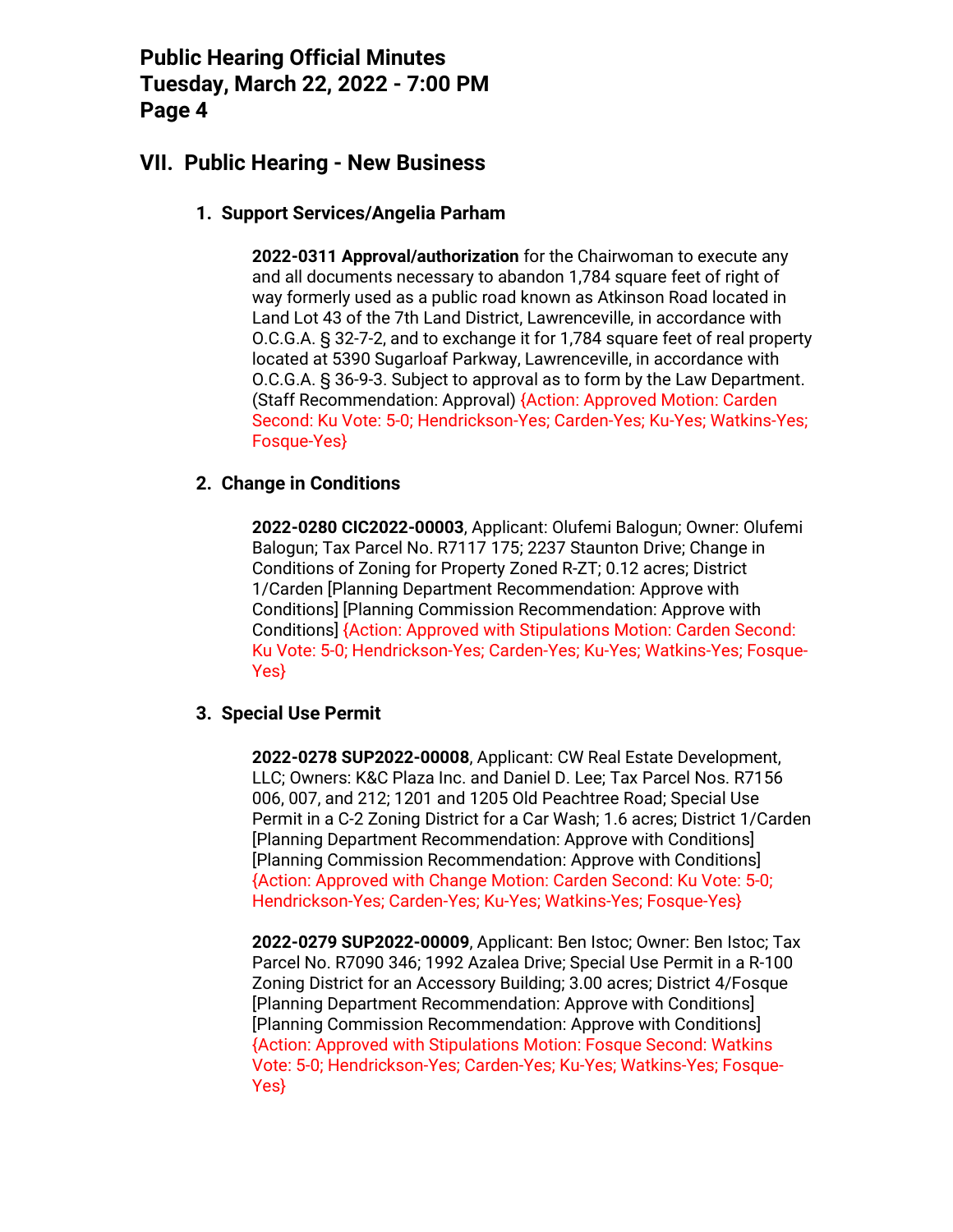## **VII. Public Hearing - New Business**

#### **3. Special Use Permit**

**2022-0293 SUP2022-00012**, Applicant: Dacula Automotive, LLC; Owner: HJL Enterprises, LLC; Tax Parcel No. R5242 023; 1700 Winder Highway; Special Use Permit in a C-2 Zoning District for Automobile Sales; 1.01 acres; District 4/Fosque [Planning Department Recommendation: Deny] [Planning Commission Recommendation: Deny] {Action: Denied without Prejudice Motion: Fosque Second: Watkins Vote: 5-0; Hendrickson-Yes; Carden-Yes; Ku-Yes; Watkins-Yes; Fosque-Yes}

**2022-0294 SUP2022-00014**, Applicant: Karla Y. Garcia Otero; Owner: Ashwina Properties, LLC; Tax Parcel No. R5100 113; 2990 Rosebud Road; Special Use Permit in a C-2 Zoning District for a Car Wash; 1.55 acres; District 3/Watkins [Planning Department Recommendation: Approve with Conditions] [Planning Commission Recommendation: Approve with Conditions] {Action: Approved with Change Motion: Watkins Second: Fosque Vote: 5-0; Hendrickson-Yes; Carden-Yes; Ku-Yes; Watkins-Yes; Fosque-Yes}

#### **4. Rezonings**

**2022-0281 RZC2021-00005**, Applicant: New Saigon Plaza, LLC c/o Andersen, Tate & Carr, P.C.; Owner: New Saigon Plaza, LLC; Rezoning of Tax Parcel No. R6169 008A; 4773 Jimmy Carter Boulevard; O-I to C-2 for Retail and Self-Storage Facility; 2.85 acres; District 2/Ku (Tabled on 3/22/2022) (Tabled to 4/26/2022) (Public hearing was not held) [Planning Department Recommendation: Approve with Conditions] [Planning Commission Recommendation: Tabled - Date: 4/11/2022] {Action: Tabled Motion: Ku Second: Carden Vote: 5-0; Hendrickson-Yes; Carden-Yes; Ku-Yes; Watkins-Yes; Fosque-Yes}

**2022-0282 SUP2022-00015**, Applicant: New Saigon Plaza, LLC c/o Andersen, Tate & Carr, P.C.; Owner: New Saigon Plaza, LLC; Tax Parcel No. R6169 008A; 4773 Jimmy Carter Boulevard; Special Use Permit in a Proposed C-2 Zoning District for a Self-Storage Facility; 2.85 acres; District 2/Ku (Tabled on 3/22/2022) (Tabled to 4/26/2022) (Public hearing was not held) [Planning Department Recommendation: Approve with Conditions] [Planning Commission Recommendation: Tabled - Date: 4/11/2022] {Action: Tabled Motion: Ku Second: Carden Vote: 5-0; Hendrickson-Yes; Carden-Yes; Ku-Yes; Watkins-Yes; Fosque-Yes}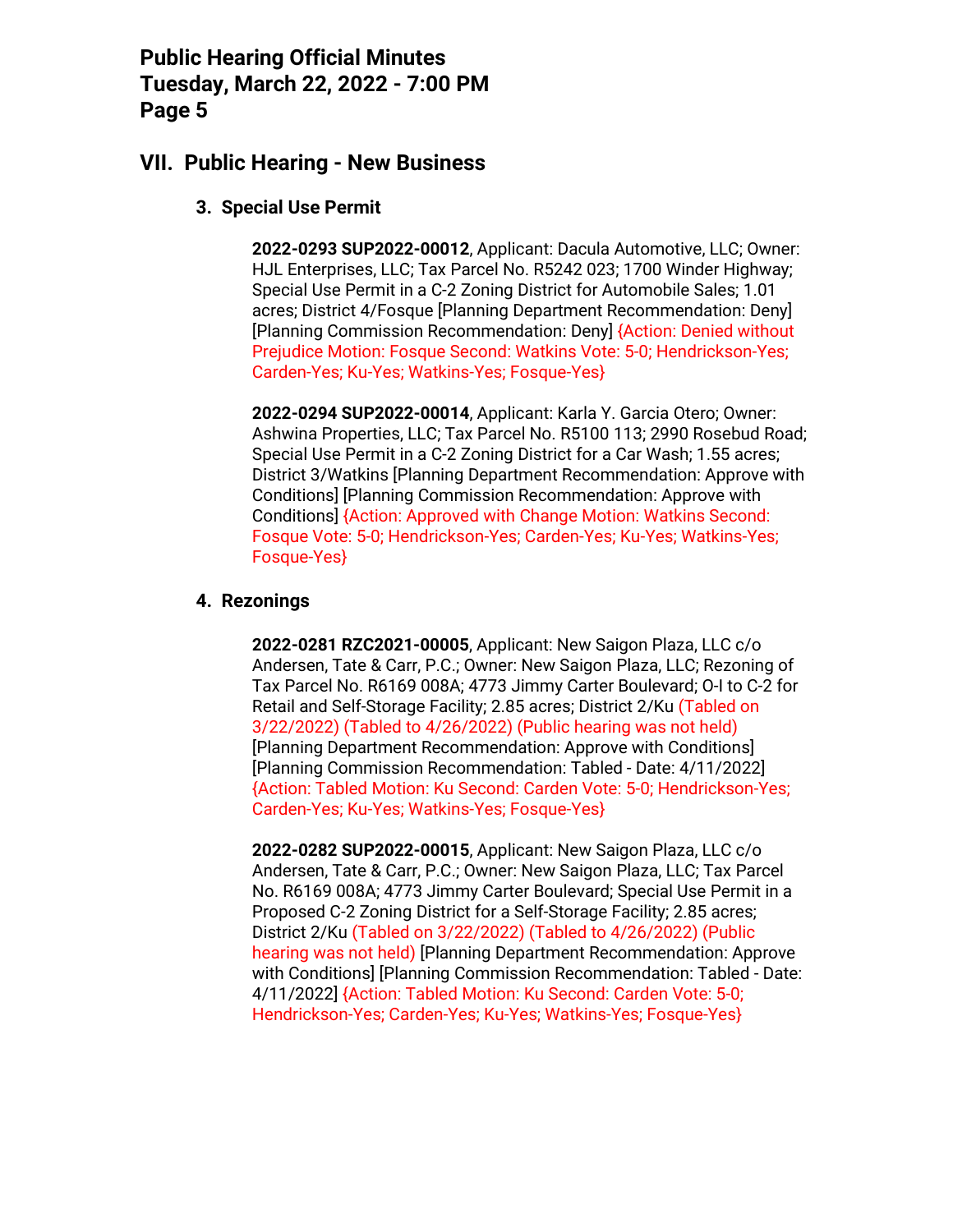### **VII. Public Hearing - New Business**

#### **4. Rezonings**

**2022-0288 RZC2022-00007**, Applicant: WF Sugar Hill, LLC c/o Andersen, Tate & Carr, P.C.; Owner: Estate of Jenifer Scott; Rezoning of Tax Parcel No. R7339 014; 5892 Suwanee Dam Road; C-1 to C-2 for a Car Wash; 0.8 acres; District 1/Carden (Tabled on 3/22/2022) (Tabled to 4/26/2022) (Public hearing was not held) [Planning Department Recommendation: Approve with Conditions] [Planning Commission Recommendation: Tabled - Date: 4/11/2022] {Action: Tabled Motion: Carden Second: Ku Vote: 5-0; Hendrickson-Yes; Carden-Yes; Ku-Yes; Watkins-Yes; Fosque-Yes}

**2022-0289 SUP2022-000010**, Applicant: WF Sugar Hill, LLC c/o Andersen, Tate & Carr, P.C.; Owners: Estate of Jenifer Scott, Jennifer Antrobus, Susan Coltman, and Henry Johnson; Tax Parcel Nos. R7339 014 and 085; 5892 Suwanee Dam Road and 5922 Cumming Highway; Special Use Permit in a Proposed C-2 Zoning District for a Car Wash; 1.29 acres; District 1/Carden (Tabled on 3/22/2022) (Tabled to 4/26/2022) (Public hearing was not held) [Planning Department Recommendation: Approve with Conditions] [Planning Commission Recommendation: Tabled - Date: 4/11/2022] {Action: Tabled Motion: Carden Second: Ku Vote: 5-0; Hendrickson-Yes; Carden-Yes; Ku-Yes; Watkins-Yes; Fosque-Yes}

**2022-0290 RZC2022-00011**, Applicant: Antonio Aviles; Owner: Antonio Aviles; Rezoning of Tax Parcel Nos. R6173 154 and 155; 1057 and 1065 Dickens Road; R-75 to C-1 for Retail; 0.68 acres; District 1/Carden [Planning Department Recommendation: Approve with Conditions] [Planning Commission Recommendation: Approve with Conditions] {Action: Approved with Change Motion: Carden Second: Ku Vote: 5-0; Hendrickson-Yes; Carden-Yes; Ku-Yes; Watkins-Yes; Fosque-Yes}

**2022-0297 RZC2022-00006**, Applicant: Mustaq Moosa; Owners: Arthur Morris and Randolph Schneider; Rezoning of Tax Parcel No. R6050 262; 2600 Highpoint Road; R-100 to C-1 for Retail; 0.69 acres; District 3/Watkins [Planning Department Recommendation: Deny] [Planning Commission Recommendation: Deny] {Action: Denied Motion: Watkins Second: Ku Vote: 5-0; Hendrickson-Yes; Carden-Yes; Ku-Yes; Watkins-Yes; Fosque-Yes}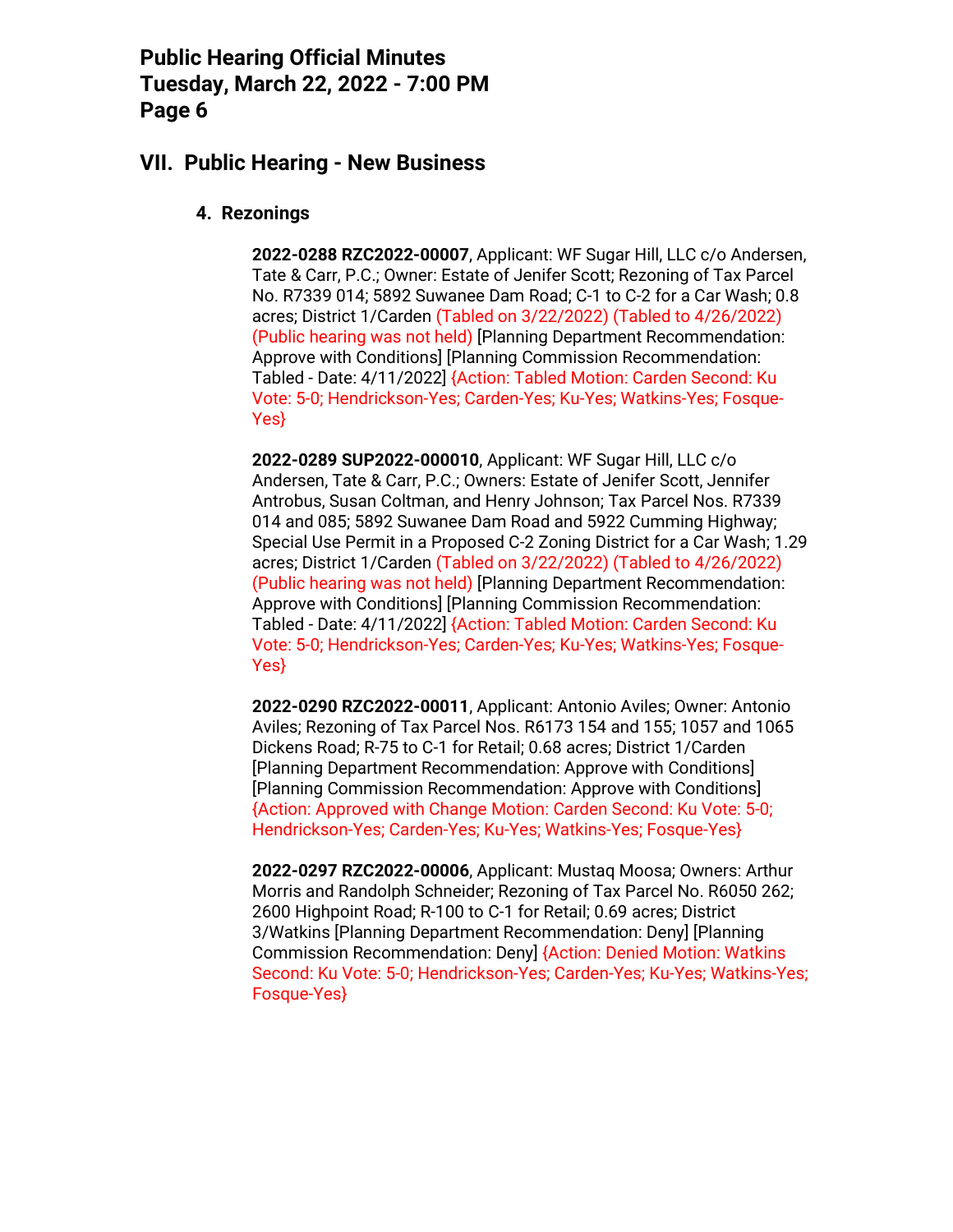### **VII. Public Hearing - New Business**

#### **4. Rezonings**

**2022-0298 RZC2022-00008**, Applicant: Mustaq Moosa; Owners: Arthur Morris and Randolph Schneider; Rezoning of Tax Parcel No. R6050 262; 2631 Highpoint Road; R-100 to C-1 for a Convenience Store with Fuel Pumps; 0.83 acres; District 3/Watkins [Planning Department Recommendation: Deny] [Planning Commission Recommendation: Deny] {Action: Denied Motion: Watkins Second: Ku Vote: 5-0; Hendrickson-Yes; Carden-Yes; Ku-Yes; Watkins-Yes; Fosque-Yes}

**2022-0299 RZC2022-00010**, Applicant: Mare Properties, LLC c/o Andersen, Tate & Carr, P.C.; Owner: Mare Properties, LLC; Rezoning of Tax Parcel No. R6204 004; 3404 Sweetwater Road; RM to C-1 for a Convenience Store with Fuel Pumps; 1.63 acres; District 1/Carden [Planning Department Recommendation: Approve with Conditions] [Planning Commission Recommendation: Approve with Conditions] {Action: Approved with Stipulations Motion: Carden Second: Ku Vote: 5-0; Hendrickson-Yes; Carden-Yes; Ku-Yes; Watkins-Yes; Fosque-Yes}

**2022-0291 RZM2021-00012**, Applicant: Senior Design Group, LLC c/o Andersen, Tate, & Carr, P.C.; Owner: Lois Properties, LLC; Rezoning of Tax Parcel No. R6013 014; 3800 Block of Centerville Highway and 3800-4100 Blocks of Egypt Road; R-100 to R-TH for Townhouses; 6.19 acres; District 3/Watkins [Planning Department Recommendation: Approve with Conditions] [Planning Commission Recommendation: Approve with Conditions] {Action: Approved with Change Motion: Watkins Second: Ku Vote: 5-0; Hendrickson-Yes; Carden-Yes; Ku-Yes; Watkins-Yes; Fosque-Yes}

**2022-0292 RZM2021-00048**, Applicant: Ben Istoc; Owner: Ben Istoc; Rezoning of Tax Parcel Nos. R5050 002 and 029; 40 Patterson Road; C-1 and C-2 to R-TH for Townhouses; 2.02 acres; District 4/Fosque (Tabled on 3/22/2022) (Tabled to 4/26/2022) (Public hearing was not held) [Planning Department Recommendation: Approve with Conditions] [Planning Commission Recommendation: Tabled - Date: 4/11/2022] {Action: Tabled Motion: Fosque Second: Watkins Vote: 5-0; Hendrickson-Yes; Carden-Yes; Ku-Yes; Watkins-Yes; Fosque-Yes}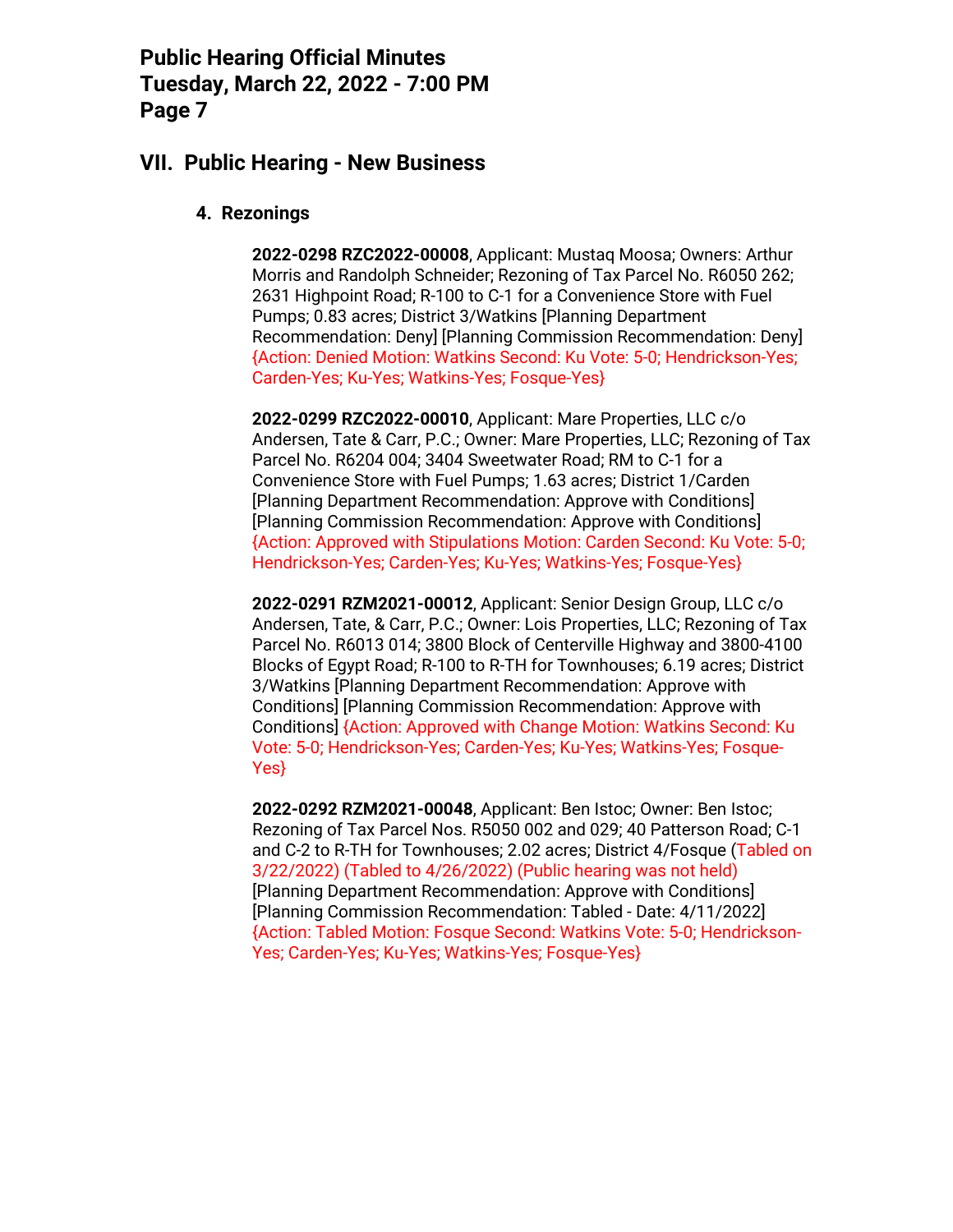### **VII. Public Hearing - New Business**

#### **4. Rezonings**

**2022-0300 RZM2022-00006**, Applicant: Rich-West Properties, LLC c/o Mahaffey Pickens Tucker, LLP; Owners: Rich-West Properties, LLC and Timothy Harrison; Rezoning of Tax Parcel Nos. R6153 067, 067A, 096, and 104; 3075, 3079, and 3069 Lawrenceville Highway and 490 James Road; R-75 and R-TH to R-TH for Townhouses; 15.19 acres; District 4/Fosque (Tabled on 3/22/2022) (Tabled to 4/26/2022) (Public hearing was not held) [Planning Department Recommendation: Approve with Conditions As TND] [Planning Commission Recommendation: Approve with Conditions As - Requested (R-TH)] {Action: Tabled Motion: Fosque Second: Watkins Vote: 5-0; Hendrickson-Yes; Carden-Yes; Ku-Yes; Watkins-Yes; Fosque-Yes}

**2022-0301 RZM2022-00009**, Applicant: Rich-West Properties c/o Mahaffey Pickens Tucker, LLP; Owner: DEESCO, Inc.; Rezoning of Tax Parcel Nos. R5082 218 and R5079 028; 1420 Monfort Way and 1421 Monfort Road; RM, R-75, and C-2 to R-TH for Townhouses; 7.13 acres; District 4/Fosque[Planning Department Recommendation: Approve with Conditions] [Planning Commission Recommendation: Approve with Conditions] {Action: Approved with Stipulations Motion: Fosque Second: Watkins Vote: 5-0; Hendrickson-Yes; Carden-Yes; Ku-Yes; Watkins-Yes; Fosque-Yes}

**2022-0295 RZR2022-00008**, Applicant: Stanley Martin Homes, LLC c/o Andersen, Tate & Carr, P.C.; Owner: The Estate of Elizabeth A. Neustadt; Rezoning of Tax Parcel No. R7104 016; 1414 Old Peachtree Road; R-100 to TND for a Traditional Neighborhood Development; 40.0 acres; District 4/Fosque (Tabled on 3/22/2022) (Tabled to 4/26/2022) (Public hearing was not held) [Planning Department Recommendation: Approve with Conditions] [Planning Commission Recommendation: Tabled - Date: 4/11/2022] {Action: Tabled Motion: Fosque Second: Watkins Vote: 5-0; Hendrickson-Yes; Carden-Yes; Ku-Yes; Watkins-Yes; Fosque-Yes}

**2022-0296 RZR2022-00009**, Applicant: H.S. Randall c/o Alliance Engineering and Planning; Owners: Vicki Bowen St Clair, DDW Real Estate Holdings LLC, and James Walton; Rezoning of Tax Parcel Nos. R5182 035, 5183 431, and 5203 221; 1210 New Hope Road; R-100 to TND for a Traditional Neighborhood Development; 53.46 acres; District 3/Watkins (Tabled on 3/22/2022) (Tabled to 4/26/2022) (Public hearing was not held) [Planning Department Recommendation: Deny] [Planning Commission Recommendation: Tabled - Date: 4/11/2022] {Action: Tabled Motion: Watkins Second: Fosque Vote: 5-0; Hendrickson-Yes; Carden-Yes; Ku-Yes; Watkins-Yes; Fosque-Yes}